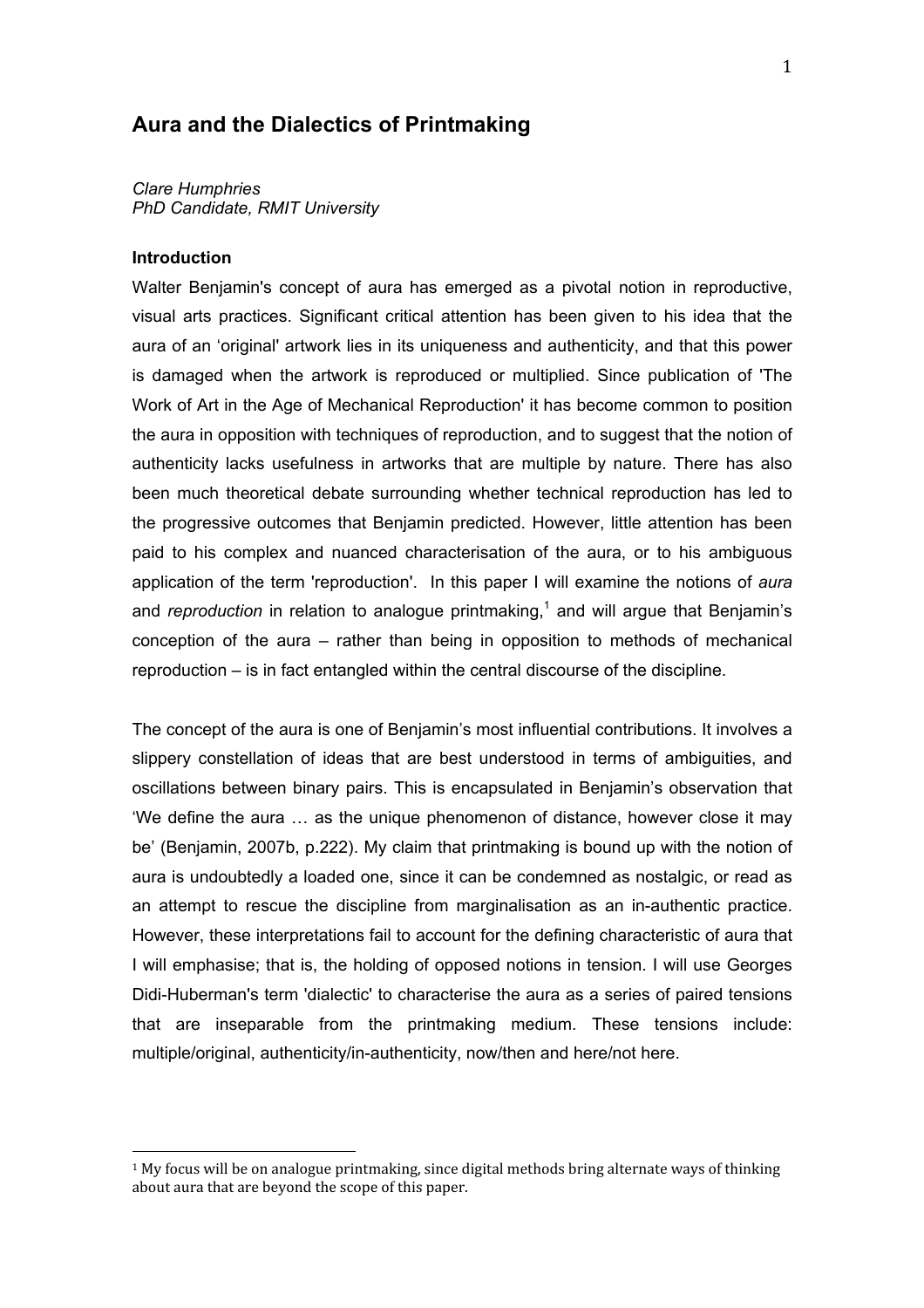# **Multiple/Original**

The relationship between the notions of copy and original, multiple and the singular lies at the heart of Benjamin's theory of the authenticity and the aura. He proposed that the dynamic between multiple and original was one of succession – the multiple made the original redundant, or at least less powerful, and heralded a positive shift in the relationship between the viewer and art. This position led him to the famous pronouncement 'That which withers in the age of mechanical reproduction is the aura of the work of art' (Benjamin, 2007b, p.221), however, it was built on narrow designations of the terms multiple, original and reproduction, designations which do not hold in the case of printmaking today. I will examine Benjamin's perspective on these terms, and consider how printmaking repositions and reconstructs them.

In most of his writing Benjamin used the term 'reproduction' to refer to still photography.<sup>2</sup> Nevertheless, his ideas have also been readily applied to the printmaking discipline (e.g. Princenthal, 1996; Rochfort, 1999; Verhoogt, 2007). In many respects, the relocation of his ideas to printmaking is appropriate, since prints were the first mechanically produced images created for reproduction.<sup>3</sup> However, it remains pertinent that Benjamin's interest lay in *photography* as a means of 'copying' original artworks, since it highlights his concern was not with examining the *multiple* in its broader sense.<sup>4</sup> This has led to difficulties in the application of his theory to printmaking, which has not been helped by Benjamin's ambiguous use of the term *reproduction* to cover both copies of original artworks and works which are multiple by nature such as casts, prints<sup>5</sup> and coins.

There are two key problems that emerge in applying Benjamin's concept to print practice. The first concerns how the relationship between multiple and original is constructed, and the second, how the question of authenticity is resolved as a result. One of Benjamin's most well known declarations is that the original work of art is

<sup>&</sup>lt;sup>2</sup> Benjamin tended to use the term 'technical reproduction' to refer to photography, and 'mechanical reproduction'
to
designate
methods
including
printmaking,
founding
and
stamping.

<sup>&</sup>lt;sup>3</sup> Benjamin (2007b) highlighted the shared history of photography and print when he charted a brief chronology of reproductive technologies. He argued that in each phase the reproductive potential
of
these
mediums
accelerated
in
intensity
and
capacity
for
multiplication/distribution, such that the newest process "surpassed" the previous, until photography, for the first time "freed the
hand
of
the
most
important
artistic
functions"
(p.
219)

<sup>&</sup>lt;sup>4</sup> It is unsurprising that Benjamin's was on the reproduction of existing artworks, since, up until the late 19th century and early twentieth century, reproduction accounted for the overwhelming percentage of print production (see for example Verhoogt, 2007).

<sup>&</sup>lt;sup>5</sup> I use the term 'print' throughout to refer to works produced through analogue printmaking methods.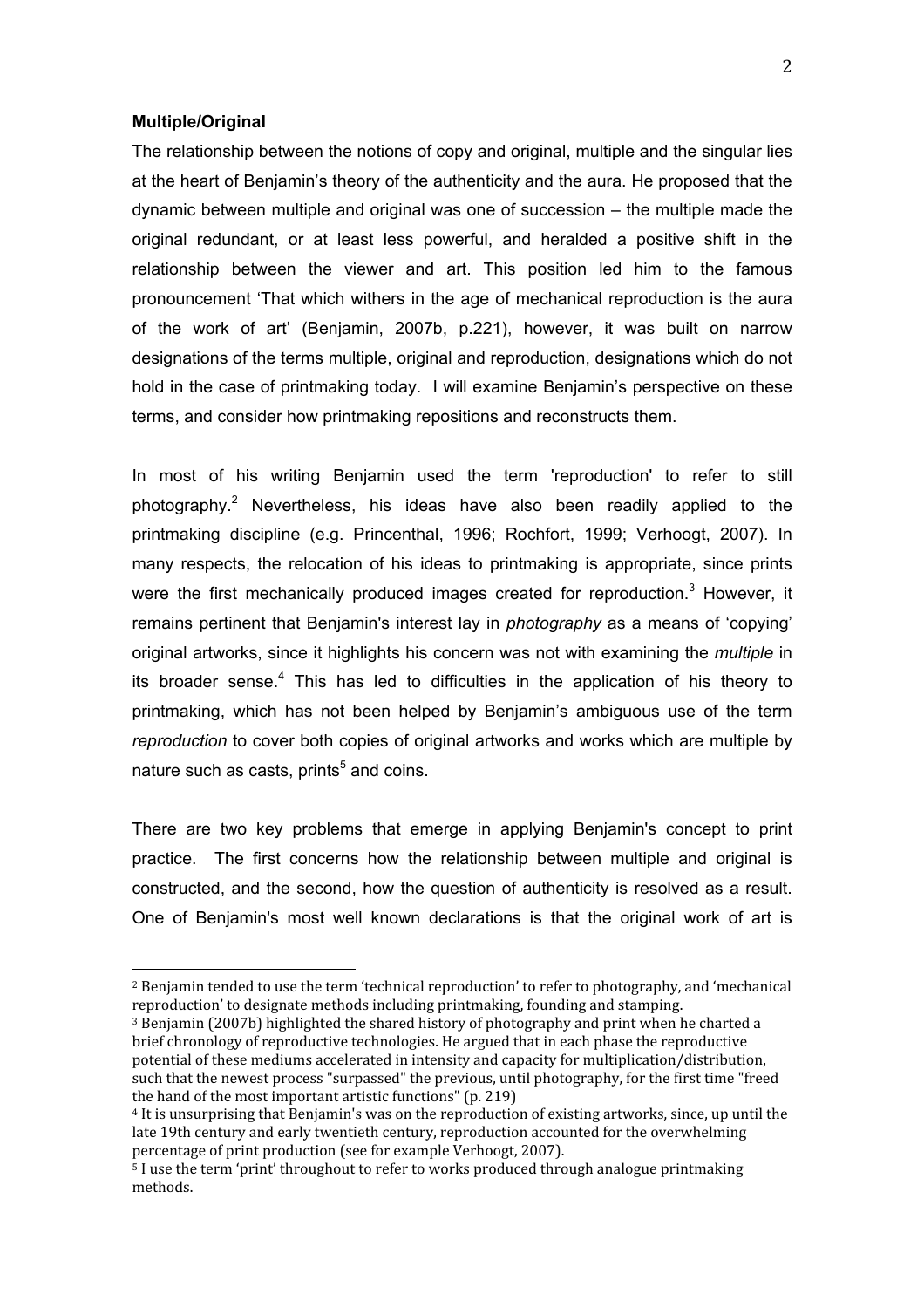authentic, and the multiple, in contrast, is neither unique nor genuine. He emphasised the singularity and uniqueness of the 'original' artwork is the key to its authenticity, and argued that mechanical multiplication undermined this essential constituent of aura. He stated: 'The presence of the original is the pre-requisite to the concept of authenticity … the whole sphere of authenticity is outside … reproducibility' (Benjamin, 2007b, p.220).

Benjamin's assertions on this topic were made in specific reference to *reproductions of original works*, and not to works which are multiple by nature. This explains why he saw the relationship between multiple and original as one of *substitution,* a view he articulated when he said that 'by making many reproductions [the technique of reproduction] substitutes a plurality of copies for a unique existence' (Benjamin, 2007b, p.221). As a stand-in or surrogate for the original, the reproduction is impoverished, it lacks the history of ownership, material changes and singular presence of the 'real thing'; it lacks the aura of the originary object. Furthermore, since the copy replaces the original, it also detaches the original from its domain of tradition.

It is misleading, however, to suggest that a reproduced 'copy' substitutes an extant art object. In any reproduction, no matter how accurate, there is always loss, variation and interpretation. This is why Verhoogt (2007) was able to convincingly argue that reproductions can have an 'aura' of their own, and why David Socher (1999) maintained that photographs (and I would add prints) do not reproduce their subjects but *mechanically produce* them. To quote Socher directly, it is 'an age of mechanical picturing, not of mechanical reproduction' (Socher, 1999, p.4).

The distinction that Socher draws between *reproducing* and *picturing* things is important and underlines the fact that relationship between copy and original is not one of substitution as Benjamin proposed, but one of interaction and dialogue. This is particularly evident in fine art printmaking where a work is both multiple and original, and is typically comprised of numerous copies. The print materialises the dialectical tension between 'multiple' and 'original' that has been observed by others, such as Rosalind Krauss (1981) who called the singular and the multiple a 'paired-opposition' that perform in mutual interdependence. She stated that originality and repetition are 'bound together in a kind of aesthetic economy, interdependent and mutually sustaining, although the one – originality – is the valorised term and the other – repetition or replication – is discredited' (Krauss, 1981, p.56).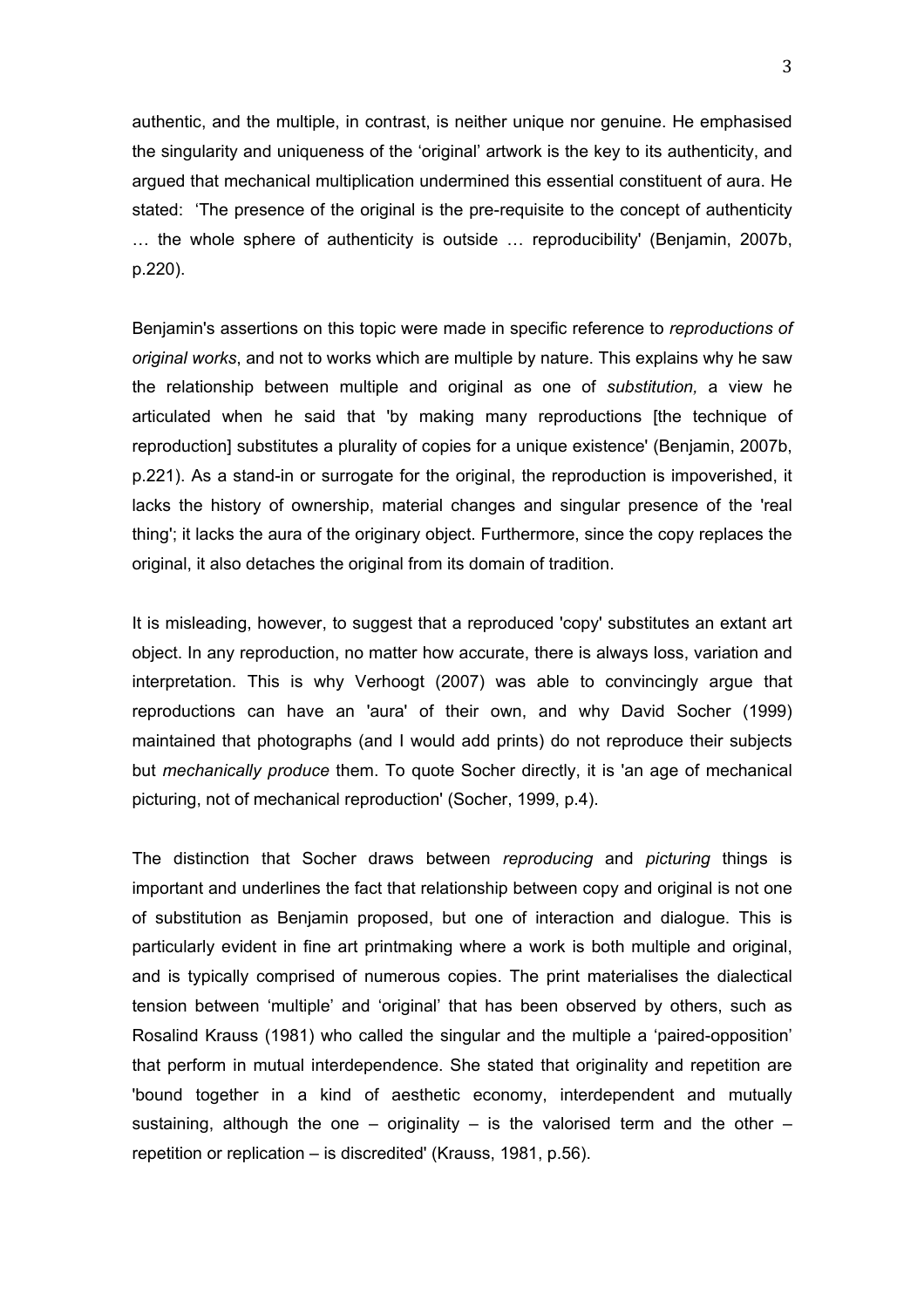If the singular and multiple are a binary pair, what then of authenticity? Questions about the authenticity of the multiple can be traced back, well before Benjamin, to the Renaissance, when the capacity to produce bronze castings, engravings and etchings brought questions about uniqueness and genuineness. The response to this problem in critical literature typically proposes that authenticity is a meaningless concept when applied to the multiple. It makes no sense, the argument goes, to identify the 'authentic' print from an edition of many, and it is meaningless to attempt to distinguish between original and copy (Benjamin, 2007b; Goodman, 1976; Mattick, 1993; Pelzer-Montada, 2001).

I would disagree that the attempt to distinguish is between multiple, copy and original is meaningless, not because I believe any definitive distinctions can be made in printmaking, but because it is the *act of attempting to discriminate* that gives rise to questions of authenticity. It is, in fact, the very possibility of a contrast between original and copy, multiple and singular, that gives the notion of aura a place in the reproductive arts. We see this phenomenon also in the realm of religious relics, where, as Anthropologist Sean Kingston (1999) observed, the possibility of authenticity is never raised without the possibility of its shadow, in-authenticity. Benjamin noted there was no need for the idea of authenticity in art until mechanical reproduction was introduced; he stated 'at the time of its origin a medieval picture of the Madonna could not yet be said to be 'authentic'. It became 'authentic' only during the succeeding centuries and perhaps most strikingly so during the last one' (Benjamin, 2007b, p.243). The concepts of authenticity and in-authenticity require one another in order to exist at all, since each notion is underwritten by the other. $6$ 

The multiple creates a tension in which notions of authenticity and aura are activated. Questions about the authenticity of the printmaking medium lead to an inevitable oscillation between notions of singularity and repetition. The genuineness of a particular print can only be established based on the historical fact that the originary plate produced it. Authenticity in printmaking, as Goodman noted, 'always depends upon the object's having a requisite, sometimes rather complicated, history of production' (1976, p.119). We see that the search for authenticity in print sends us

<sup>&</sup>lt;sup>6</sup> A similar dialectic is seen more generally in modernism where originality in art was increasingly emphasised,
as
technologies
of
reproduction
were
accelerating
the
scope
and
variety
of
repetition in
all
aspects
of
life.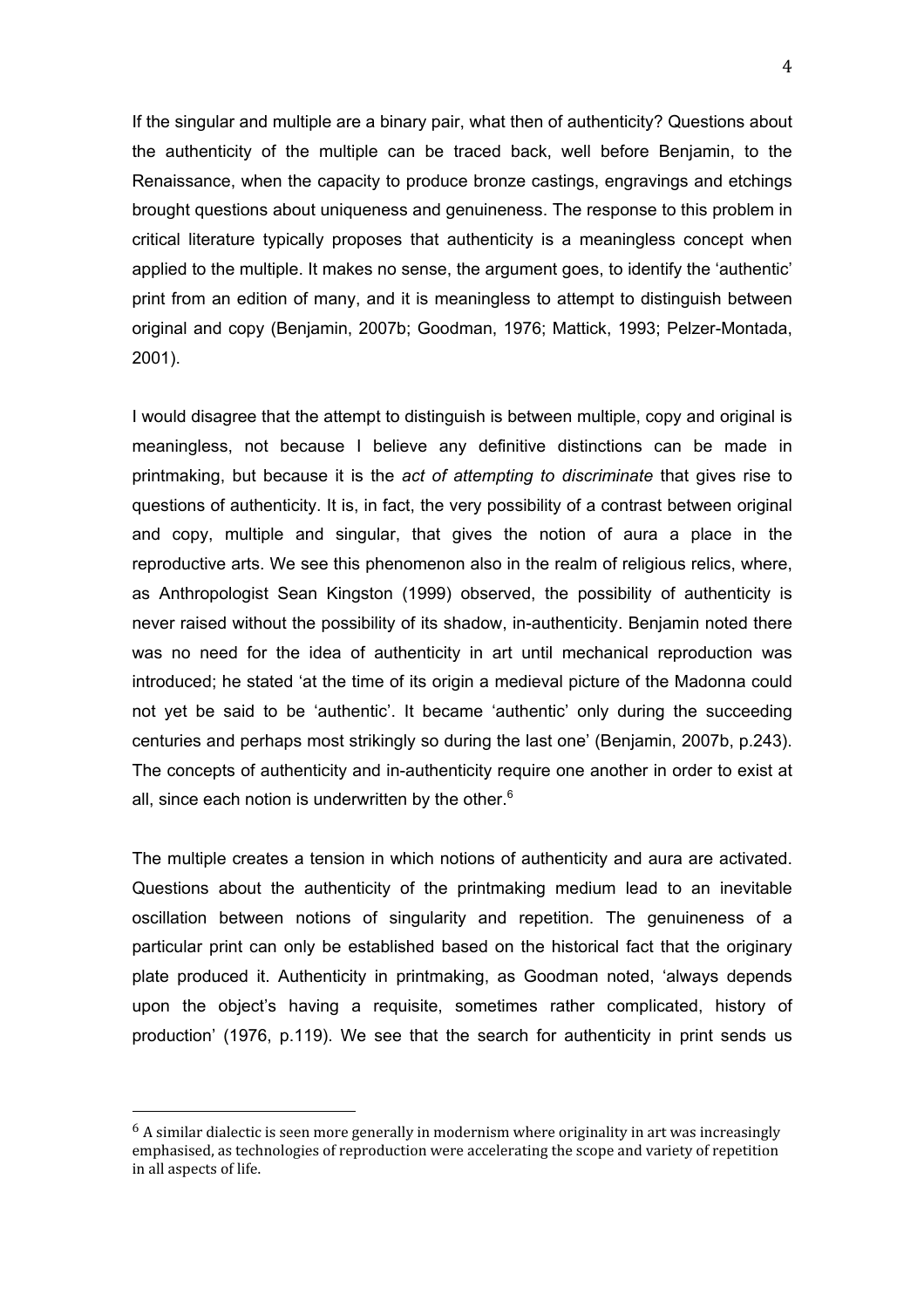back to the hidden origin of the plate, back to an origin of materiality, not to an idea of the original as something new and without precedent.

# **Now/Then, Here/There**

Not only do prints show us that uniqueness is not necessary for works to have authenticity or aura, it is in generating a tension between multiple and original that the print produces the conditions for aura to arise. In 'The Supposition of the Aura', Georges Didi-Huberman proposed the aura emerges as a result of dialectical tensions, in particular the dualities of here/not here and now/then. The first of these oppositions surfaces in Benjamin's observations about the auratic distance of the shadow; he says:

What is aura? A peculiar web of space and time: the unique manifestation of a distance, however near it may be. To follow, while reclining on a summer's noon, the outline of a mountain range on the horizon or a branch, which casts its shadow on the observer until the moment or the hour partakes of their presence – this is to breathe in the aura of these mountains, of this branch (Benjamin, 2007b, pp.222-23).

The shadow is produced through a connection with its referent. Like a trace or imprint it brings its referent close, whilst also pointing to its absence. Georges Didi-Huberman said of the imprint:

I think that the imprint is the "dialectical image", ... something that as well as indicating touch (the foot which impresses itself into the sand) also indicates the loss (the absence of the foot in its imprint); something which shows us both the touch of the loss as well as the loss of the touch (Didi-Huberman, 1999, cited in and translated by Pelzer, Montada, 2001, p. 3).

Didi-Huberman's understanding of the imprint is relevant to analogue printmaking methods, where the surface of the finished print shows us that contact has been made with a matrix that is now absent. By nature prints toy with the opposition of 'gone' and 'not gone', 'here' and 'there'. The printmaking process mediates between the hand of the artist and the artwork, allowing traces to be recorded, yet standing between direct contact. There is a distance between what is present and what is absent. Artist Kiki Smith has spoken of this distance:

What I like ... probably the most [about printmaking] is the distance of it ... that it is removed. That it gets away from the earnestness of things. I'm starting to use myself. Maybe because prints are this other world – they're a secret entrance into using myself as subject … I've been much more selfrevealing in doing prints (Kiki Smith, quoted in Weitman, 2003, p.11 & 85).

Kiki Smith views the inherent distance in printmaking in emotional terms, and meets it with heightened, self-revelatory content in her work. The tension between close and far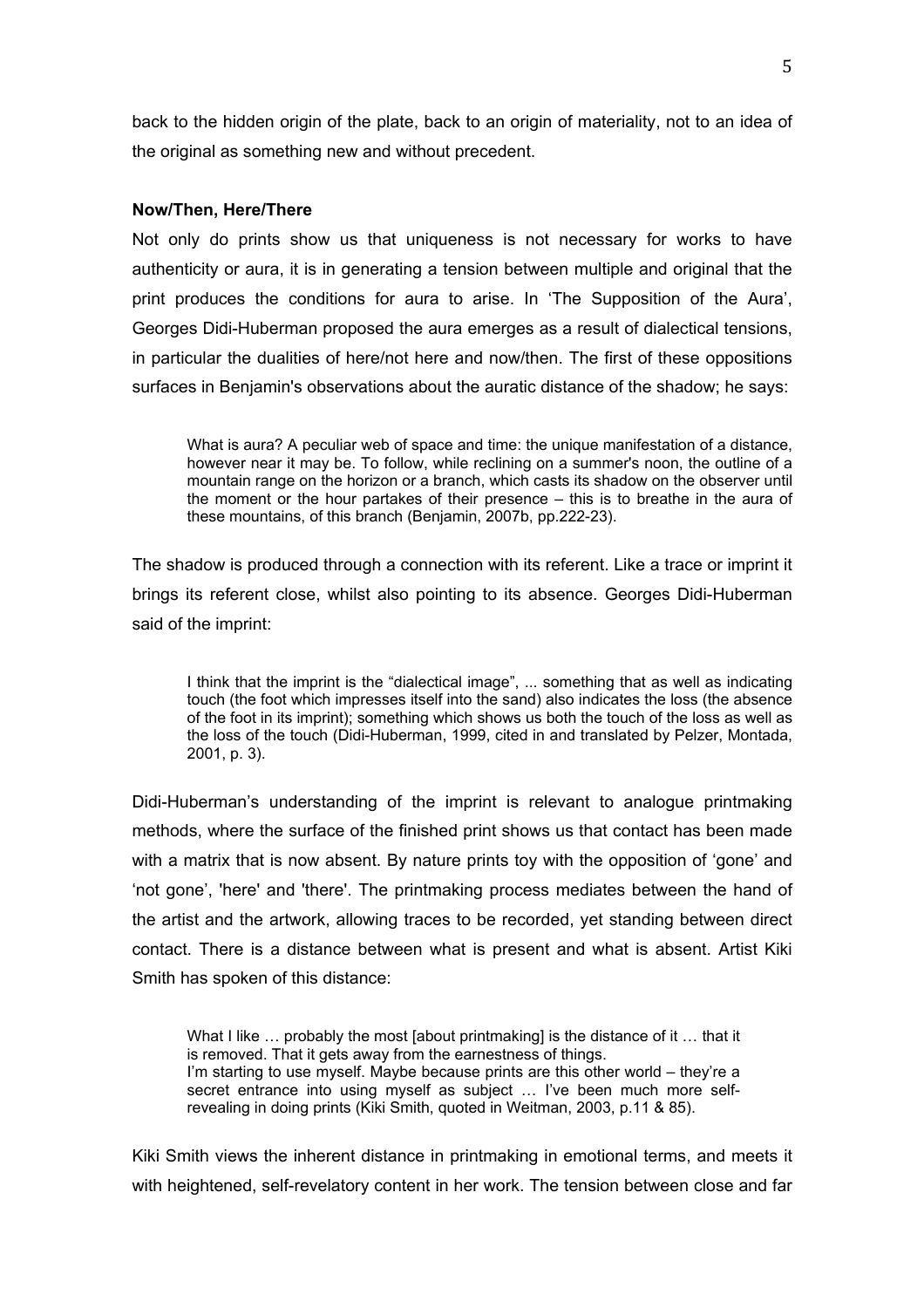is played out along a psychological continuum. Benjamin viewed the relationship between reproductive practice and distance differently, claiming that reproduction decreases the viewer's distance from artworks by transposing the originals from their special settings, such as churches, palaces, and museums. Benjamin was more focused on the social ubiquity that the multiple allowed, rather than being engaged with the inherent materiality of the process as Kiki Smith's observations suggest.

Despite the fact that Benjamin made poetic reference to the aura of shadows, he did not fully explore why the simultaneity of distance and proximity was significant to his concept. He did, however, share some richly suggestive thoughts when he addressed the 'magical value' (Benjamin, 2005, p.510) of early portrait photography.

Immerse yourself in such a picture long enough and you will realise to what extent opposites touch, here too: the most precise technology can give its products a magical value, such as a painted picture can never again have for us. No matter how artful the photographer, no matter how carefully posed his subject, the beholder feels an irresistible compulsion to search such a picture for the tiny spark of contingency, of the here and now, with which reality has (so to speak) seared the subject (Benjamin, 2005, p. 510).

Benjamin's position evokes the idea that it is the very tension between absence and presence, between what is seen and what is not, that generates auratic experience. It is vital that there is something unattainable, or irretrievable suggested in that which is present.

Susan Stewart provided a powerful exploration of the tension between 'here' and 'not here,' 'now' and 'then', in her influential work 'On Longing' (1993). She observed that when objects are removed from their site and time of origin, they are by definition always incomplete, and this incompleteness generates desire. She claimed that the object must remain impoverished and partial in order to generate its power in the here and now, and that 'The place of origin must remain unavailable in order for desire to be generated' (Stewart, 1993, p.136). If an object were able to recoup the past, to negate the distance between then and now, its auratic power would be lost. Stewart's concept may help to explain why the imitation of artworks has actually intensified the cultic status of art,<sup>7</sup> since the partiality of any copy can trigger longing for the 'real thing'.

<sup>&</sup>lt;sup>7</sup> The role of reproduction in promoting authorship and the renown of artworks has been argued by Hughes
and
Ranfft
(1997),

Mattick
(1993)
and
Verhoogt
(2007).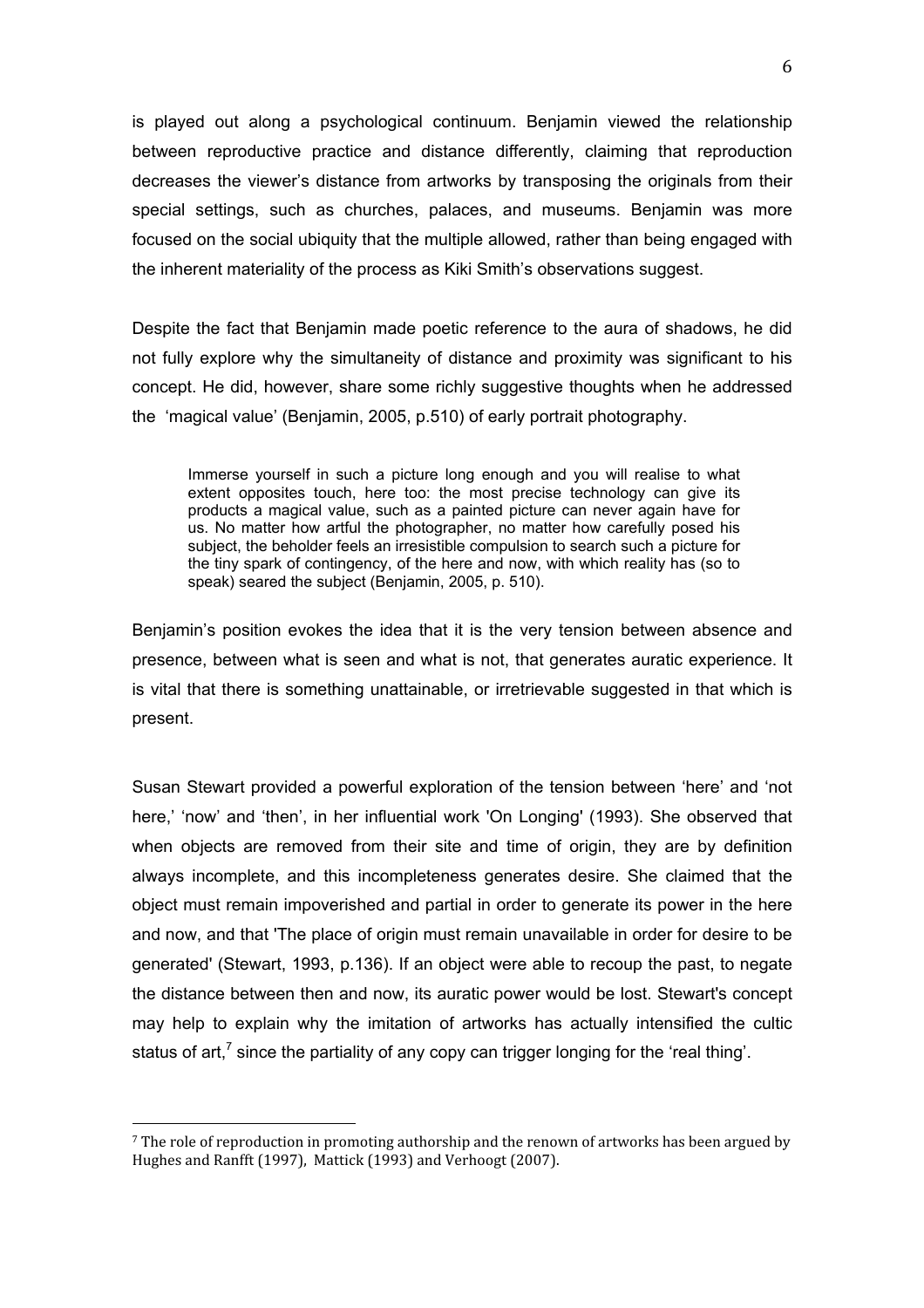The aura of the print is fostered through the mediation of the seen and unseen, the visible and invisible, the then and the now. The hidden realm of the matrix is materialised through the print so that the visible paper surface affords a glimpse of something beyond itself. Its material condition carries a kind of uncanny trace of the unseen, with a sense of a distanced connection to the hand of the artist. The print is therefore a concept that partakes in a field of relationships between people and materials, and between materials and time. The paper surface carries the implication that some kind of contact has occurred, although it is clear to the viewer that the generating platform is now missing. Furthermore, the paper support is removed from its point of origin as image, the plate, and by Stewart's measure this renders the print partial and therefore a generator of desire.

### **Conclusion**

Benjamin's significant contribution to printmaking was to highlight that mechanical reproduction raises questions around the notion of authenticy, and reconstructs the experience of aura. However, Benjamin saw reproduction as chiefly a technical process with political ramifications, and this caused him to overlook to the distinctive characteristics of various reproductive processes (Verhoogt, 2007). The practice of printmaking is dialectical, oscillating between authenticity and in-authenticity, multiple and original, here and not here. These doublets form the fundamental components of the discourse that maps out the discipline. Since these binary pairs are inextricably bound up within the print, notions of the original and authentic will be continually contested through the practice. To say that print practice is auratic is not to lay claim to nostalgia, but merely to highlight that print encompasses a field of ambiguous tensions that Benjamin saw operating within the aura. The structure of the print process, and its material product in the print, is dialectical. In the words of printmaker and writer Ondrej Michalek: 'printmaking is perhaps best characterised by the word "between"' (1997, p.188). The significance of reproduction extends beyond its capacity to change our relationship to other forms of art, and is also found in the way that it reconstructs our understanding of authenticity and our experience of aura.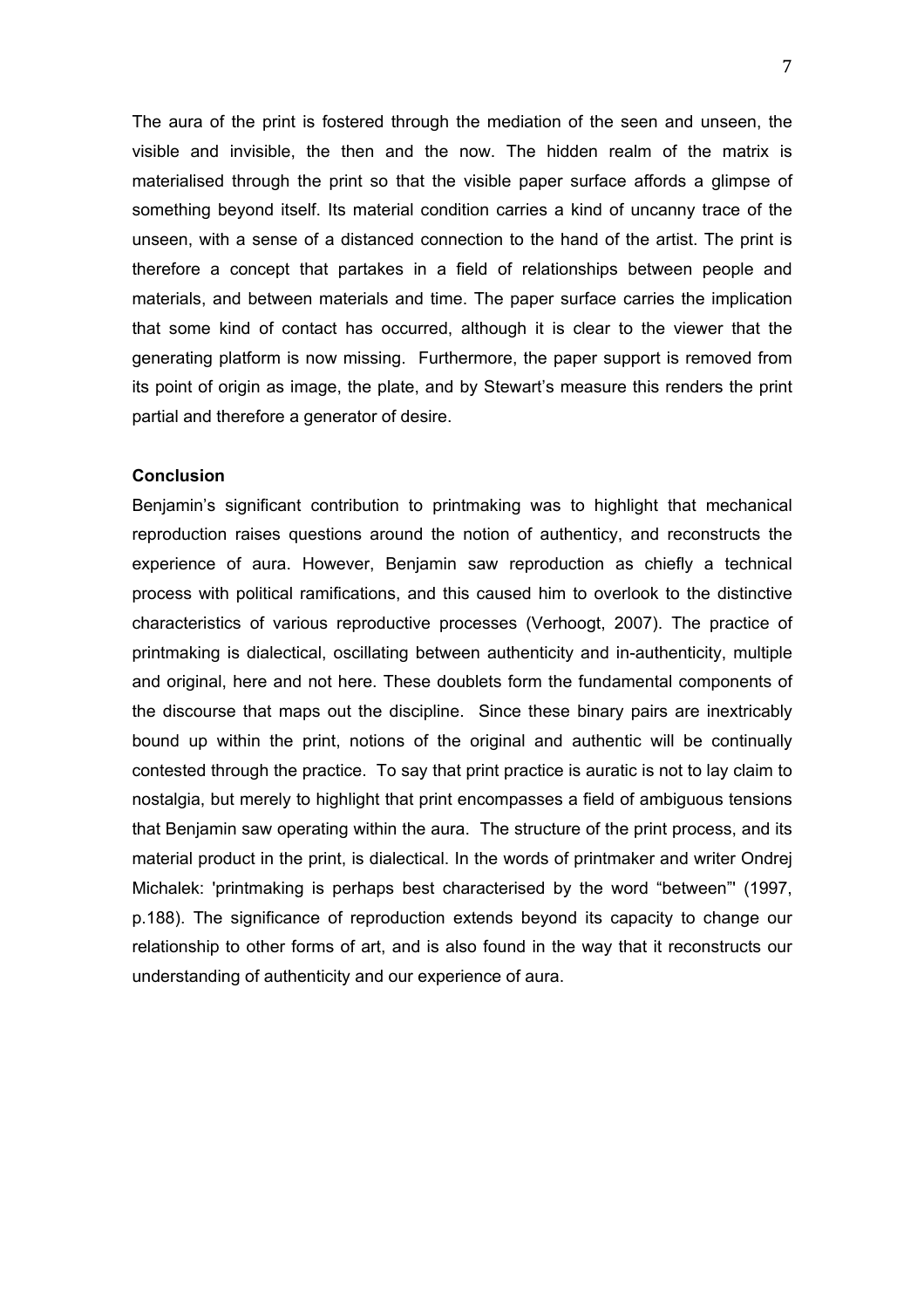#### **References**

- Benjamin, W. (2007a; first published 1939) 'On Some Motifs in Baudelaire', in Hannah Arendt (Ed.) *Illuminations,* translated by Harry Zohn. New York: Schocken, pp.155-200.
- Benjamin, W. (2007b; first published 1936) 'The Work of Art in the Age of Mechanical Reproduction', in Hannah Arendt (Ed.) *Illuminations,* translated by Harry Zohn, New York: Schocken, pp. 217-251.
- Benjamin, W. (2005; first published 1931) 'Little History of Photography', in Michael W. Jennings (Ed.) *Walter Benjamin: Selected Writings Volume 2, Part 2, 1931- 1934*, translated by Edmund and Kingsley Shorter, Cambridge, Massachusetts: The Belknap Press of Harvard University Press, pp. 507-530.
- Didi-Huberman, G. (2005) 'The Supposition of the Aura*:* The Now, The Then and Modernity', in Andrew E. Benjamin (Ed.) *Walter Benjamin and History*, translated by Jane Marie Todd, New York: Continuum, pp. 3-18.
- Duttlinger, C. (2008) 'Imaginary Encounters: Walter Benjamin and the Aura of Photography', *Poetics Today,* 29(1), pp. 79-101.
- Goodman, N. (1976) *Languages of Art*, Indianapolis: Hackett Publishing.
- Hughes, A. & Ranfft, E. (eds) (1997) *Sculpture and its Reproductions*, London: Reaktion Books, pp. 29-45.
- Kingston, S. (1999) 'The Essential Attitude: Authenticity in Primitive Art, Ethnographic Performances and Museums', *The Journal of Material Culture*, 4(3), pp. 338- 351.
- Krauss, R. (1981) 'Originality and the Avant- Garde: A Postmodernist Repetition', *October*, 18, pp. 47-66.
- Mainardi, P. (2009) 'Art in Reproduction: Nineteenth-Century Prints after Lawrence Alma-Tadema, Jozef Israëls and Ary Scheffer', *Visual Resources*, 25(3), pp. 281-290.
- Michalek, O. (1997) 'The Art of Printmaking as Image Rather Than Technique', in Walter Jule (ed) *Sightlines: Printmaking and Image Culture*, Alberta: The University of Alberta Press, pp186-189.
- Mattick, P. Jr. (1993) 'Mechanical Reproduction in the Age of Art', *Theory Culture Society,* 10 (127), pp.128-147.
- Pelzer-Montada, R. (2001) 'Authenticity in Printmaking A Red Herring?' 2nd IMPACT International Printmaking Conference, 29th August - 2nd September 2001, Finland: University of Art and Design.
- Pelzer-Montada, R. (2005) 'Technical Reproduction and its Significance', in Matthew Rampley (ed) *Exploring Visual Culture: Definitions, Concepts, Contexts*, Edinburgh: Edinburgh University Press, pp. 197-213.
- Princenthal, N. (1996) 'Books to Billboards: Crossing the Boundaries', *MoMA*, 22, pp. 14-19.